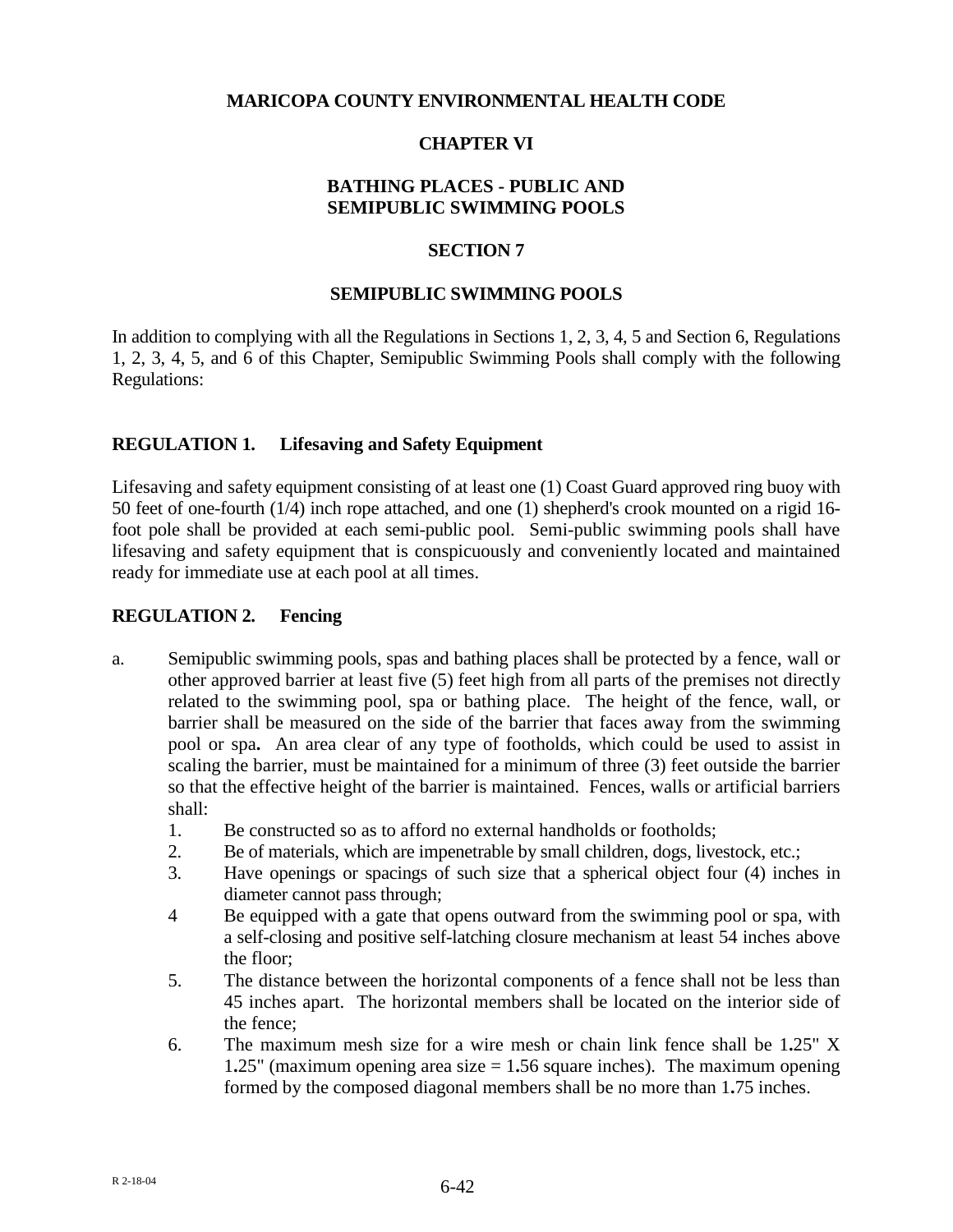- 7. Masonry or stone walls shall not contain indentations or protrusions except for normal construction tolerances and tooled masonry joints;
- 8. If a wall of a building serves as part of the barrier around a semipublic swimming pool or spa, there shall be no direct access to the swimming pool or spa through the wall except as follows:
	- (a) Windows leading to the swimming pool or spa area shall be locked, preventing opening the window more than four (4) inches;
	- (b) A hinged door leading to the swimming pool or spa area shall open outward from the swimming pool or spa, be self-closing and shall have a positive self-latching mechanism device. The release mechanism of the self-latching device shall be located at least 54 inches above the floor;
	- (c) If an additional set of doors is required by the fire code allowing access to the swimming pool or spa area, they shall be self-closing and positive selflatching, equipped with panic bars no less than 54 inches from the floor to the bottom of the bar, or equipped with non-disarmable alarms if fire codes require panic bar heights lower than 54 inches, and designated "for emergency use only";
	- (d) Sliding doors leading to the swimming pool or spa area are prohibited except for sliding doors that are self-closing and self-latching with the release mechanism of the self-latching device located at least 54 inches above the floor.
- 9. If a barrier is composed of a combination concrete masonry unit and wrought iron, the wrought iron portion shall be installed flush with the outside vertical surface of the concrete masonry unit. The space between the wrought iron and the concrete masonry unit shall be one-half  $(1/2)$  inch or less. The vertical members of the wrought iron shall be spaced four (4) inches on center.
- b. The pool enclosure shall not serve as or function as all or part of a residential fence.
- c. In addition, the mechanical filtering, disinfection and recirculation equipment must be protected from tampering by an enclosure or fence as described in this Section, Regulation 2, a. A locked closure can be provided in lieu of a self-closing and positive self-latching closure.

# **REGULATION 3. Walkways**

- a. Walkways shall be provided immediately adjacent to semipublic pools. Walkways shall be continuous, unobstructed and at least four (4) feet wide. Where diving boards and platforms are installed, the walkway shall extend at least four (4) feet to each side and behind the board or platform.
- b. Walkways shall slope away from the pool with a pitch of at least one-fourth (1/4) inch per foot to properly located deck drains or other approved points of disposal.
- c. Walkways shall be constructed of concrete or other inorganic material, with a slip-resistant, easily cleanable finish, free of sharp or jagged edges or surfaces.
- d. Design of walkways shall conform to the dimensions shown in Appendix A, as applicable.
- e. Any valve that is installed in or under any deck shall provide a minimum ten (10) inch diameter access cover and a valve pit to facilitate the repair and maintenance of the valve.
- f. Joints in decks shall be provided to minimize the potential for cracks due to changes in elevations or movement of the slab. The maximum voids between adjoining concrete slabs or between concrete slabs and expansion joint material shall be three-sixteenths (3/16) inch